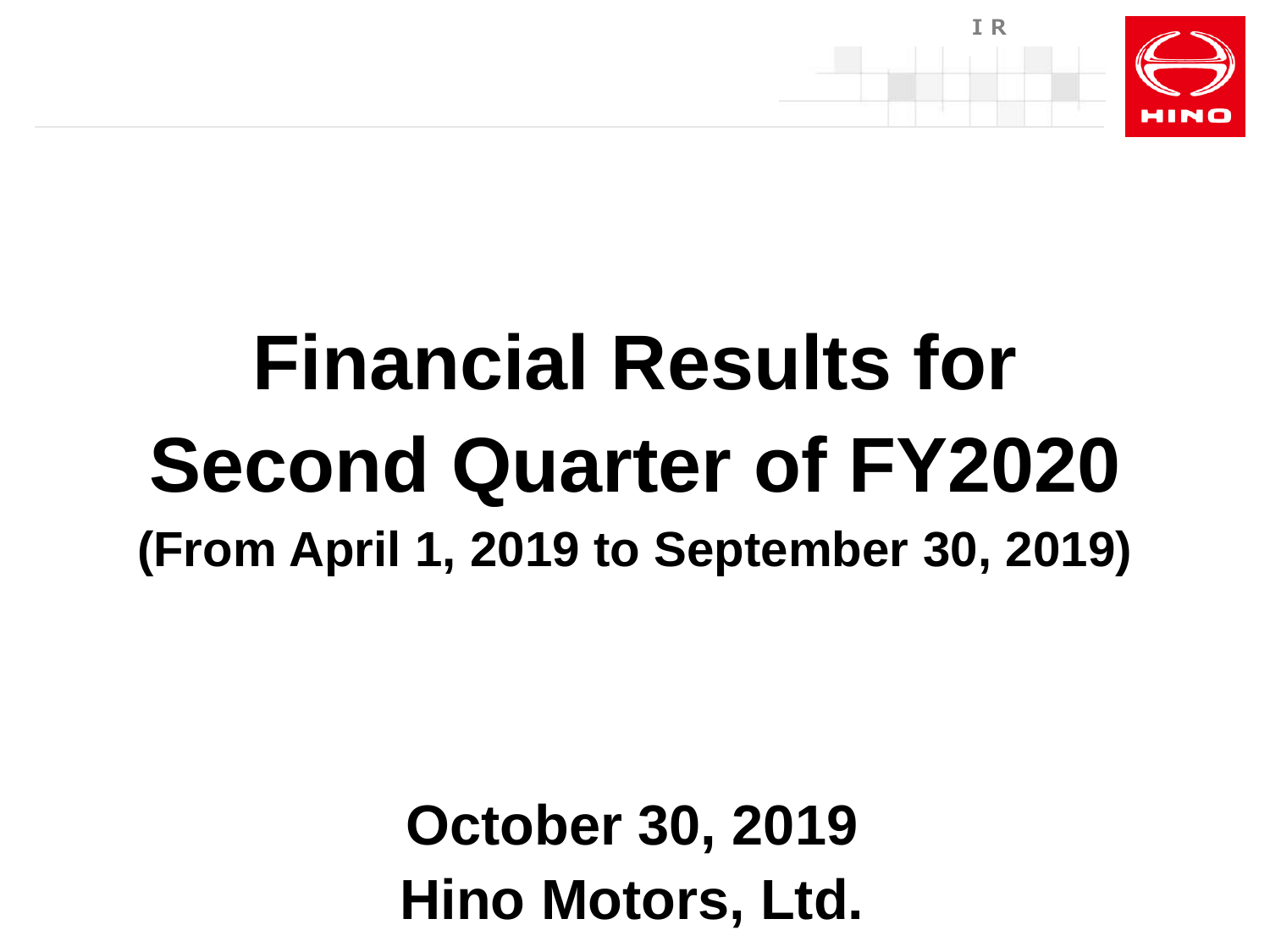



### **2. Consolidated Financial Results**

# **3. Sales Forecasts for FY2020**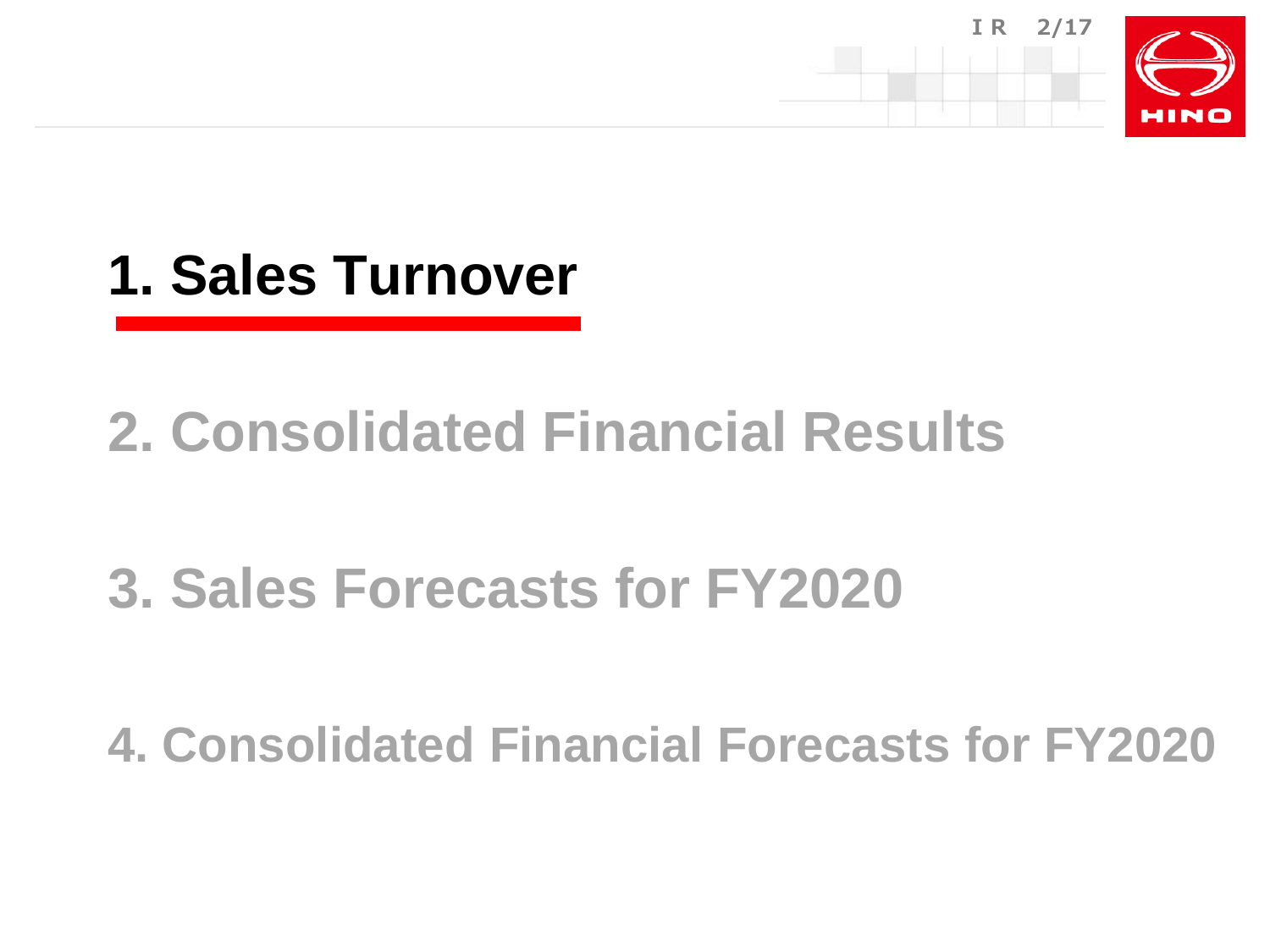**IR 3/17**



**Global unit sales were as stagnant as 93.8 thousand vehicles, due to the slowdown of demand in overseas markets, especially Asia, although domestic demand was healthy.**

| **Record high         |                                       | *Record high for a first half |                              |          |            |  |  |  |  |  |
|-----------------------|---------------------------------------|-------------------------------|------------------------------|----------|------------|--|--|--|--|--|
| $\star$<br>100,106    |                                       |                               |                              |          |            |  |  |  |  |  |
|                       |                                       | 93,831                        | Global                       | $-6,275$ | $(-6.3%)$  |  |  |  |  |  |
| 33,514                |                                       | $\star$<br>35,855             | Japan                        | $+2,341$ | $(+7.0\%)$ |  |  |  |  |  |
|                       |                                       |                               |                              |          |            |  |  |  |  |  |
| $***$<br>41,587       | <b>Overseas</b>                       | 32,780                        | Asia                         | $-8,807$ | $(-21.2%)$ |  |  |  |  |  |
| 8,315                 | $***$<br>66,592                       | *<br>9,009                    | <b>North</b><br>America      | $+694$   | $(+8.3%)$  |  |  |  |  |  |
| $\star\star$<br>7,792 | 57,976<br>$-8,616$                    | 7,579                         | Central and<br>South America | $-213$   | $(-2.7%)$  |  |  |  |  |  |
| 3,584                 | $(-12.9\%)$                           | 3,387                         | Oceania                      | $-197$   | $(-5.5%)$  |  |  |  |  |  |
| 2,343                 |                                       | 2,782                         | <b>Middle East</b>           | $+439$   | $(+18.7%)$ |  |  |  |  |  |
| 2,042                 |                                       | 1,803                         | Africa                       | $-239$   | $(-11.7%)$ |  |  |  |  |  |
| 929                   |                                       | 636                           | Europe                       | $-293$   | $(-31.5%)$ |  |  |  |  |  |
| $18/4 - 9$            |                                       | 19/4-9                        |                              |          |            |  |  |  |  |  |
|                       | Global Unit Sales (Light-duty trucks) |                               |                              |          |            |  |  |  |  |  |
| *<br>42,953           |                                       | 41,584                        |                              | $-1,369$ | $(-3.2%)$  |  |  |  |  |  |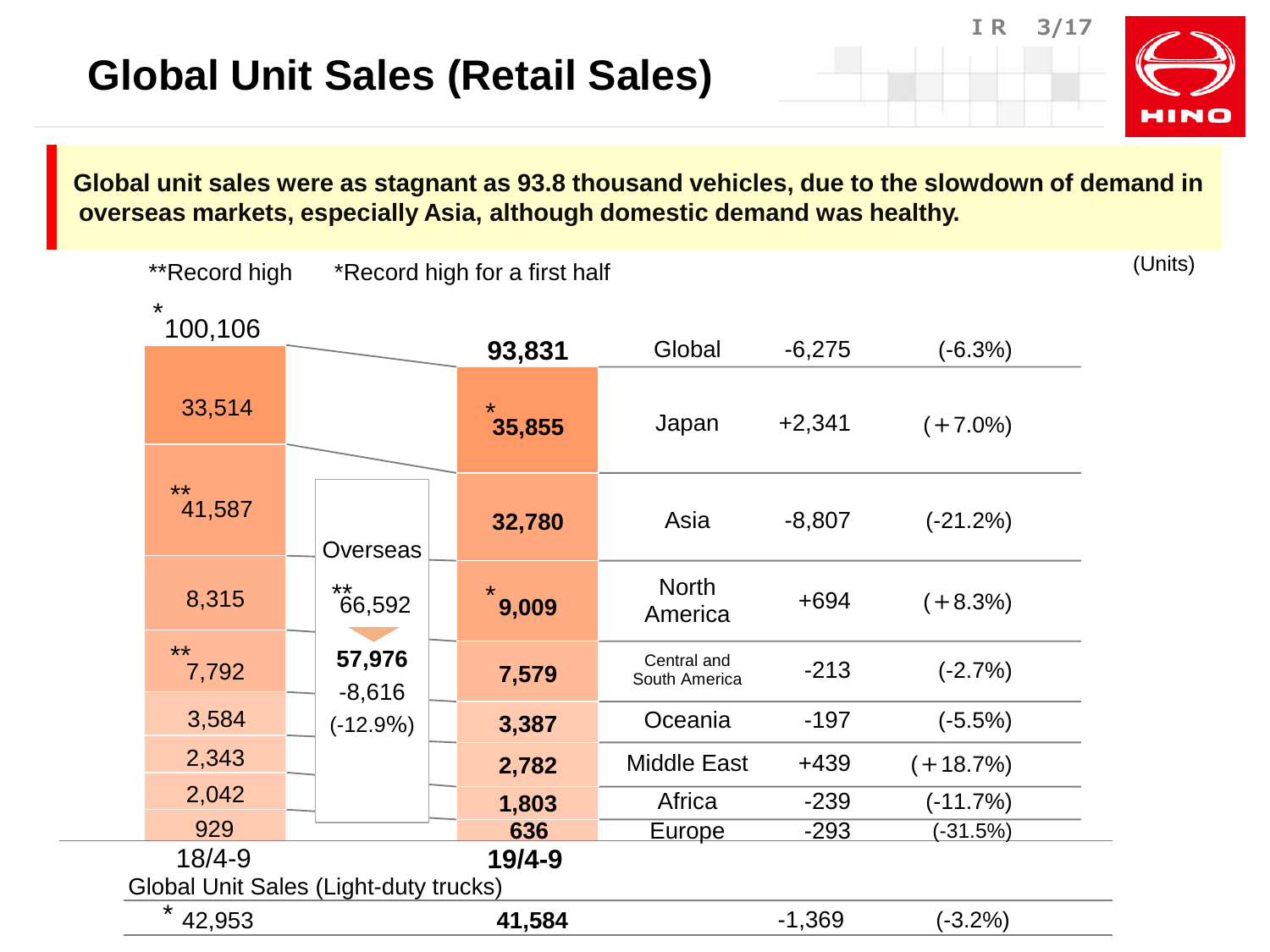### **Truck and Bus Market in Japan**

**IR 4/17**



**Total demand: Over 100 thousand vehicles for the first time since 2006 (123.2 thousand vehicles), owing to factors such as emissions regulations.**

**Hino's sales: Unit sales remained healthy, and total unit sales of trucks and buses were 35.9 thousand vehicles, hitting a record high for a first half.**

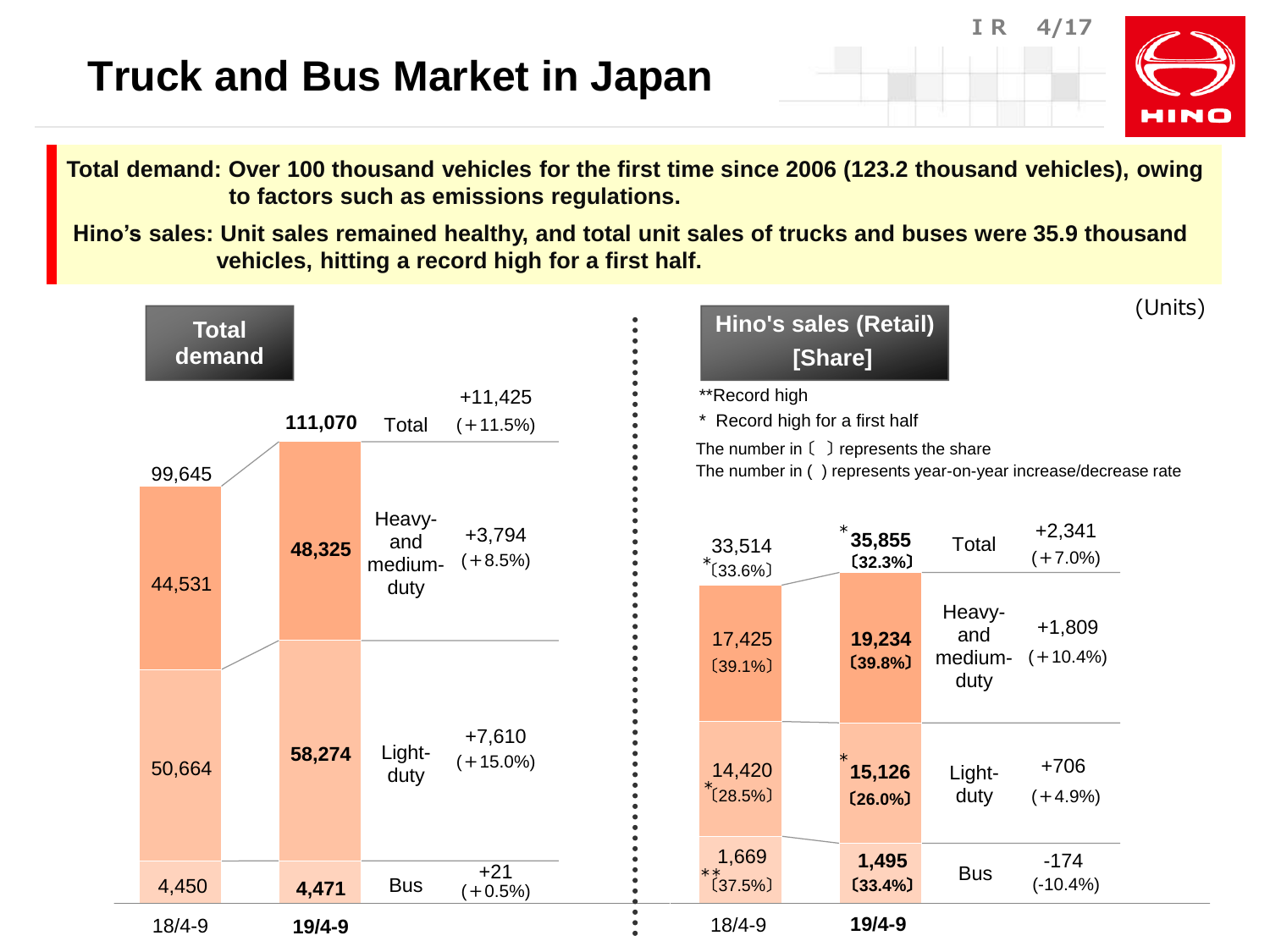#### **Sales Volumes in Indonesia, the U.S. and Thailand (Retail Sales)**



**IR 5/17**

**Indonesia: The market is recovering, but at a slower pace than expected.**

**The U.S.: Unit sales grew from the previous year as the market remained healthy, although there is a sense of uncertainty over the future.**

**Thailand: Unit sales declined from the previous year, due to the wait-and-see attitude after the election and appreciation of the baht.**

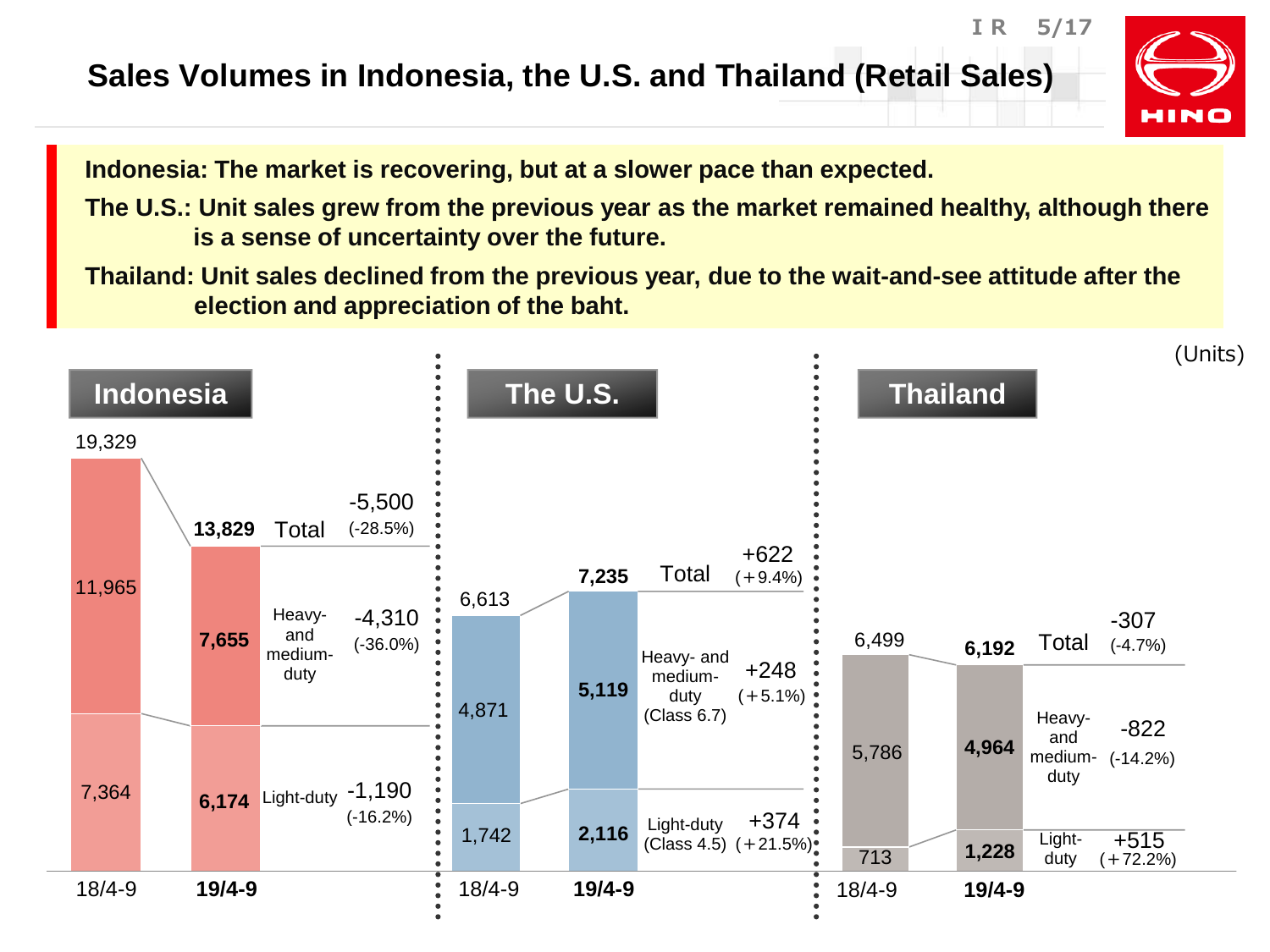**Consolidated Sales of TOYOTA Brand Vehicles and Unit**



**IR 6/17**

**Vehicles: Unit sales grew from the previous year, thanks to the increase in SUVs Units: Total unit sales increased from the previous year, as unit sales in the U.S. declined, but those in Thailand grew.**

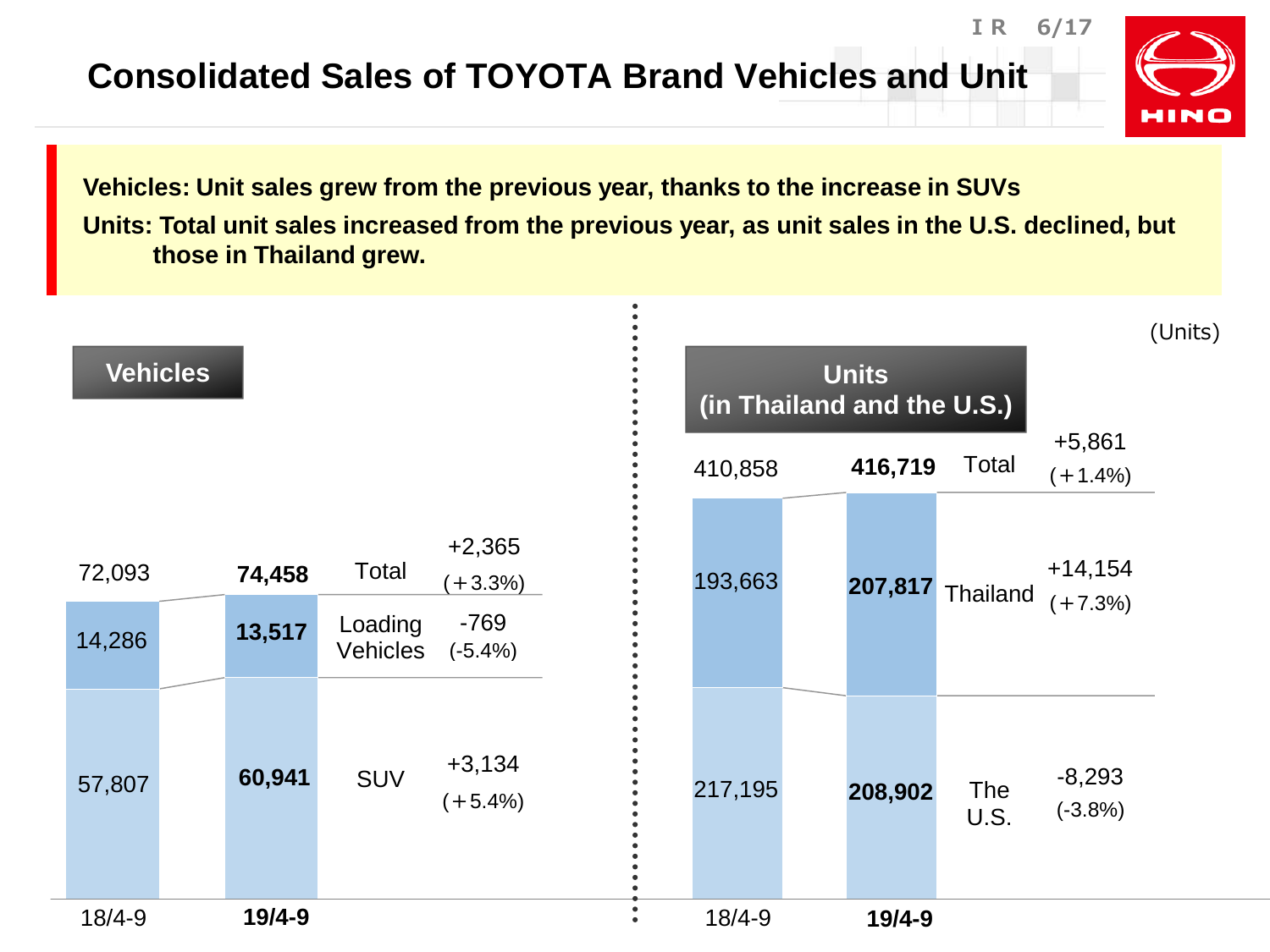

### **1. Sales Turnover**

# **2. Consolidated Financial Results**

## **3. Sales Forecasts for FY2020**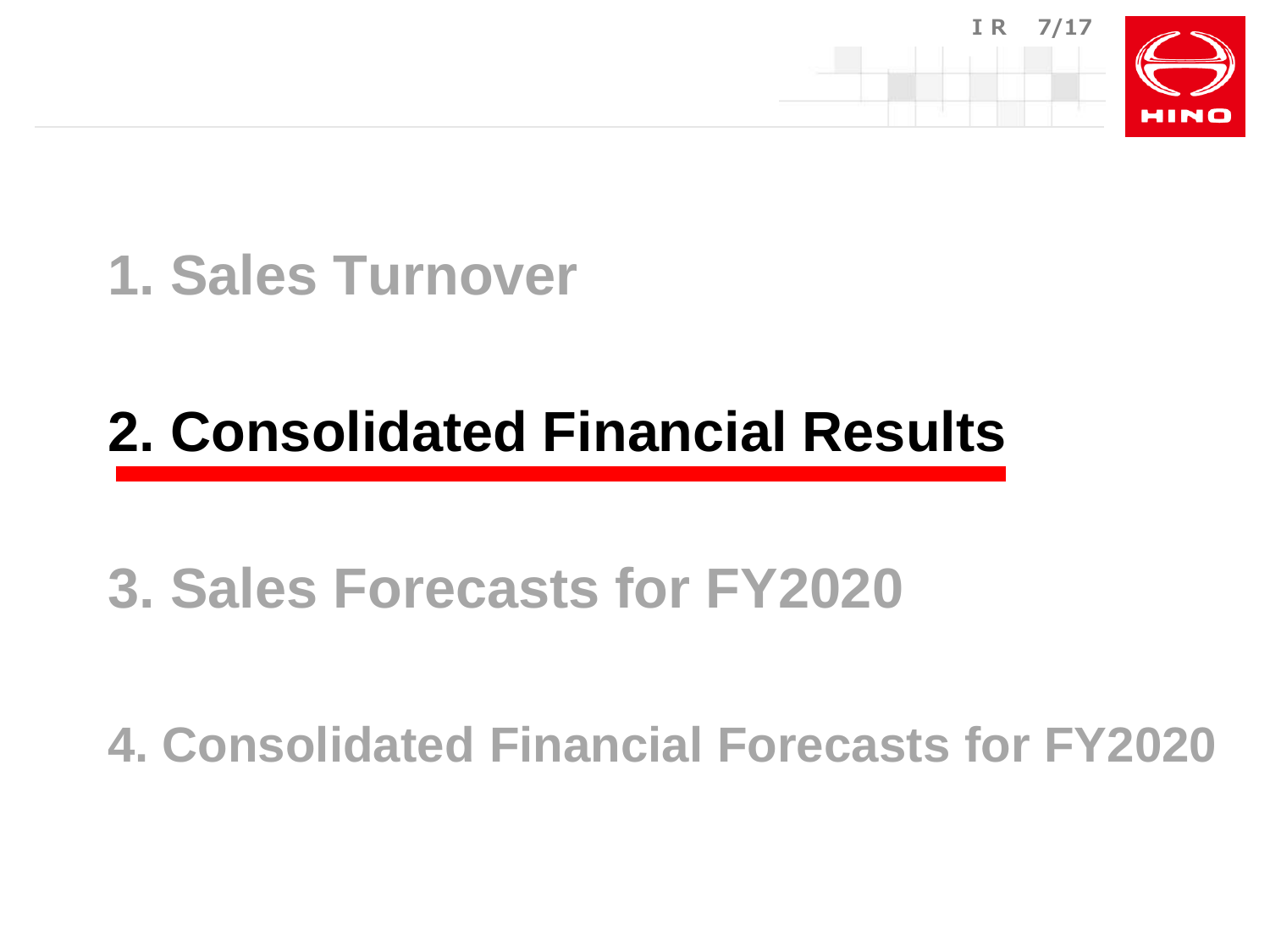### **Consolidated Income Statements**



**US\$ 109** 109

**THB 3.48** 3.39

**IDR (100) 0.77** 0.77

| *Record high for a first half                                                    |                                |                          |           | (Billions of yen) |
|----------------------------------------------------------------------------------|--------------------------------|--------------------------|-----------|-------------------|
| <b>Item</b>                                                                      | <b>FY20201H</b><br>$('19/4-9)$ | FY2019 1H<br>$('18/4-9)$ | Change    | Change $(\%)$     |
|                                                                                  |                                | $\ast$                   |           |                   |
| <b>Net sales</b>                                                                 | 946.1                          | 957.8                    | $-11.7$   | $-1.2%$           |
|                                                                                  | $<3.5\%$                       | $<4.0\%$                 | $<-0.5p>$ |                   |
| <b>Operating income</b>                                                          | 32.8                           | 38.2                     | $-5.4$    | $-14.1%$          |
|                                                                                  | $<3.2\%>$                      | $<4.0\%>$                | $<-0.8p>$ |                   |
| <b>Ordinary income</b>                                                           | 30.0                           | 37.9                     | $-7.9$    | $-20.8%$          |
| <b>Profit attributable</b>                                                       | $<2.0\%$                       | $<2.5\%>$                | $<-0.5p>$ |                   |
| to owners of parent<br>Note: Figures in perceptions of undividual income morning | 18.6                           | 24.1                     | $-5.5$    | $-23.0\%$         |

Note: Figures in parentheses (<>) indicate income margin.

| ■ Consolidated unit sales<br>(Units) |            |            |          |  | $\blacksquare$ Exchange rate |        |            |  |
|--------------------------------------|------------|------------|----------|--|------------------------------|--------|------------|--|
|                                      | $19/4 - 9$ | $18/4 - 9$ | Change   |  |                              | 19/4-9 | $18/4 - 9$ |  |
| Japan                                | 35,133     | 33,725     | $+1,408$ |  | US\$                         | 109    | 109        |  |
|                                      |            |            |          |  | <b>THB</b>                   | 3.48   | 3.39       |  |
| <b>Overseas</b>                      | 57,616     | 64.891     | $-7,275$ |  | <b>IDR (100)</b>             | 0.77   | 0.77       |  |
| <b>TOYOTA</b> brand                  | 74,458     | 72,093     | $+2,365$ |  | A\$                          | 76     | 82         |  |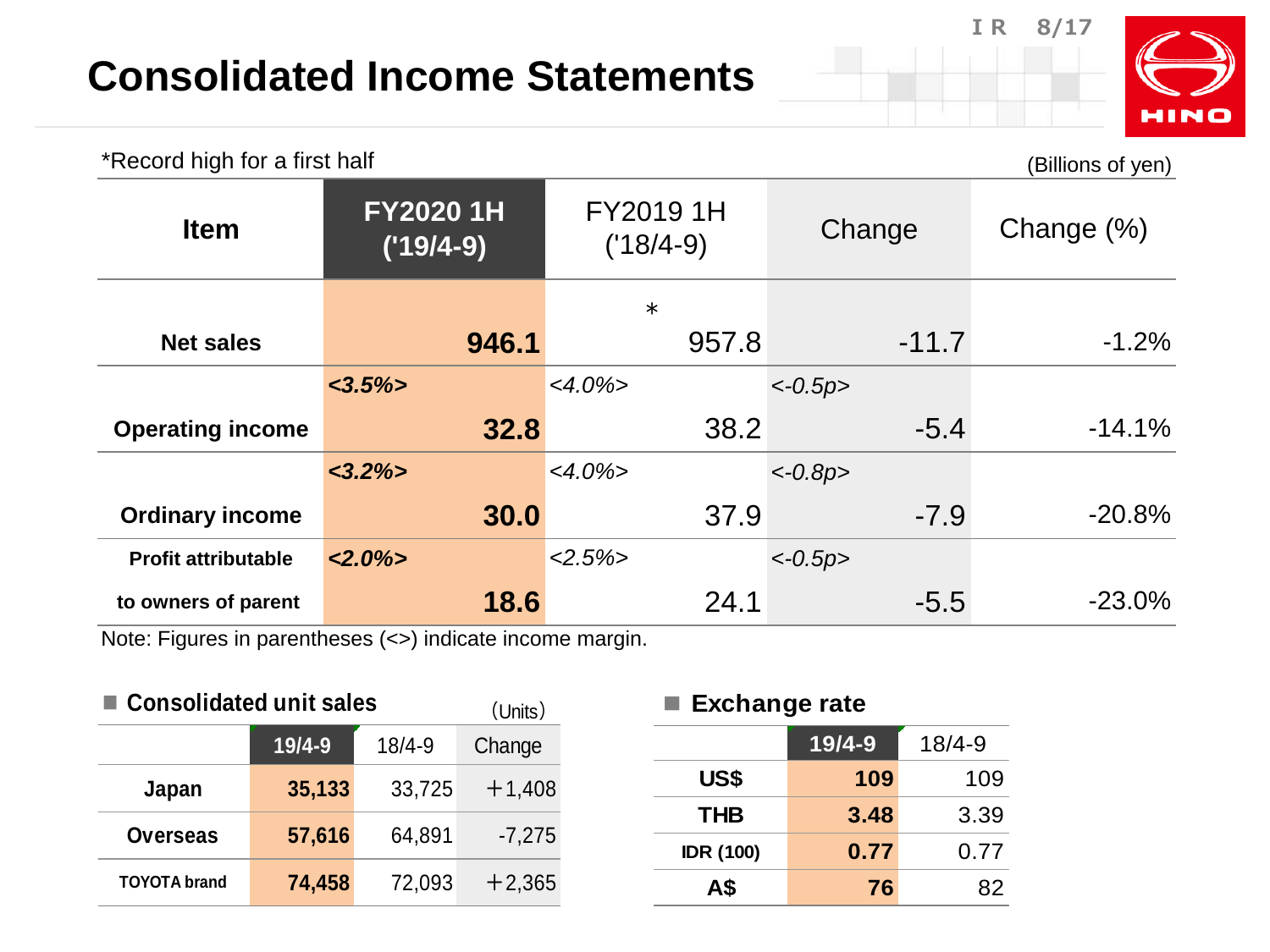#### **Analysis of Consolidated Income Statements**

**IR 9/17**



**Profit declined from the previous year, mainly because of the drop in overseas sales, especially in Indonesia, and the worsening of the business environment.**

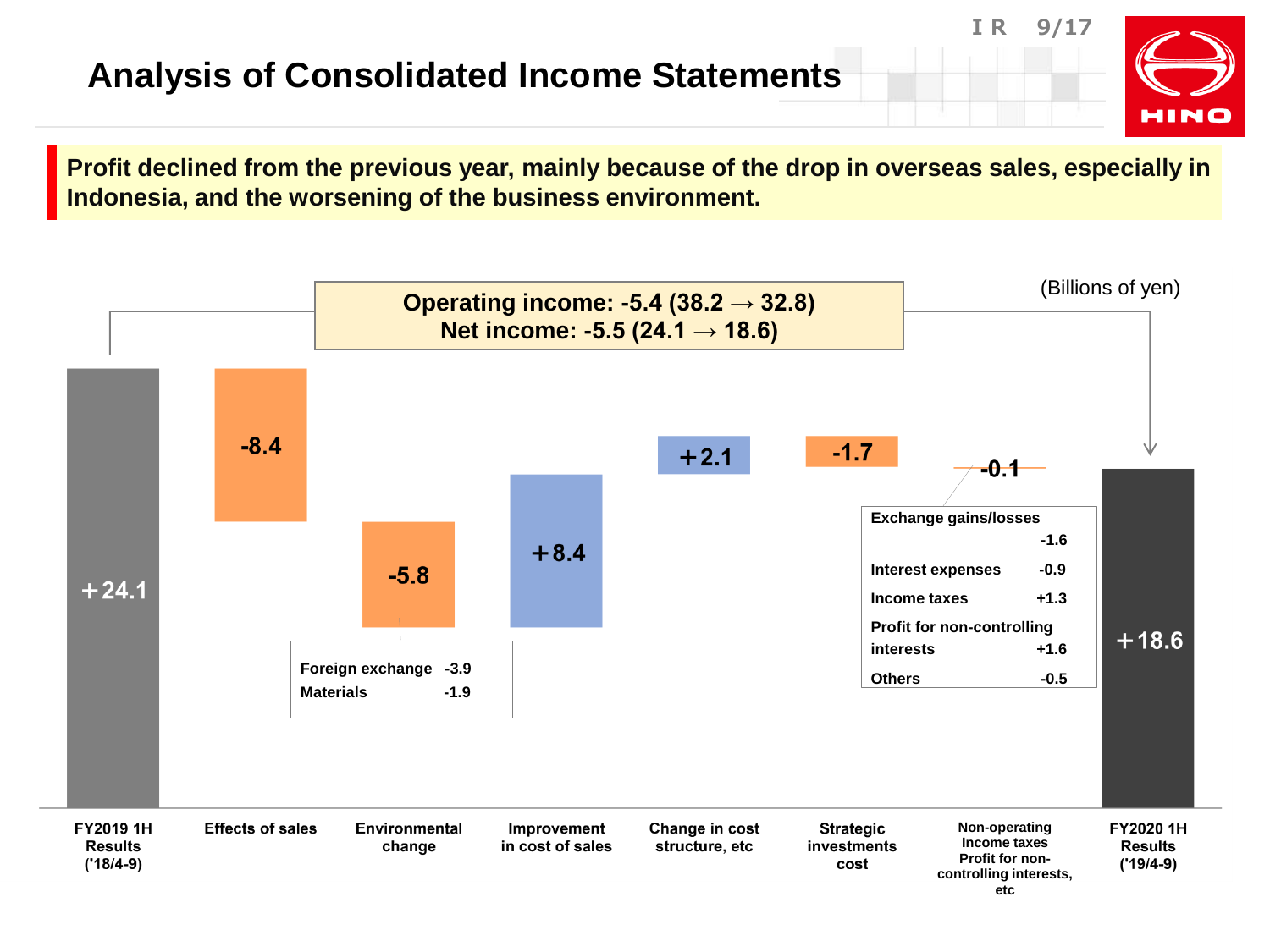#### **Consolidated Operating Income by Segments**



**Japan: Profit dropped, due to the decrease in exported vehicles and the effect from foreign exchange rates although sales in Japan remained strong.**

**Asia: Sales and profit declined, due to the decrease in unit sales mainly in Indonesia.**

**Other Areas: Profit decreased, due to the augmentation of expenses for new factory and new models in the U.S. as well as the decrease in sales.**

#### \*\*Record high

\* Record high for a first half (Billions of yen)

**IR 10/17**

|                                   | <b>FY20201H</b><br>$('19/4-9)$ |                            |           | FY2019 1H<br>$('18/4-9)$ |                     |                  | Change              |
|-----------------------------------|--------------------------------|----------------------------|-----------|--------------------------|---------------------|------------------|---------------------|
|                                   | <b>Net sales</b>               | <b>Operating</b><br>income | Net sales |                          | Operating<br>income | <b>Net sales</b> | Operating<br>income |
|                                   |                                | $<2.8\%>$                  |           |                          | $<2.9\%>$           | $+0.0%$          | $-3.5%$             |
| Japan                             | $\ast$<br>764.7                | 21.5                       |           | 764.7                    | 22.3                | 0.0              | $-0.8$              |
|                                   |                                | $<4.3\%>$                  |           |                          | $< 5.1\%$           | $-11.9%$         | $-25.9%$            |
| <b>Asia</b>                       | 189.4                          | 8.1                        |           | 215.0                    | 10.9                | $-25.6$          | $-2.8$              |
|                                   |                                | $<2.4\%>$                  |           |                          | $<4.6\%>$           | $-3.5%$          | $-49.5%$            |
| <b>Other Areas</b>                | 131.3                          | 3.1                        | $***$     | 136.0                    | 6.2                 | $-4.7$           | $-3.1$              |
| <b>Consolidated</b><br>adjustment | $-139.3$                       | 0.1                        |           | $-157.9$                 | $-1.2$              | $+18.6$          | $+1.3$              |
|                                   |                                | $<3.5\%>$                  |           |                          | $<4.0\%$            | $-1.2%$          | $-14.1%$            |
| <b>Total</b>                      | 946.1                          | 32.8                       | $\ast$    | 957.8                    | 38.2                | $-11.7$          | $-5.4$              |

Note: Figures in parentheses (<>) indicate operating income margin. Percentages in the column "Change" indicate year-on-year change.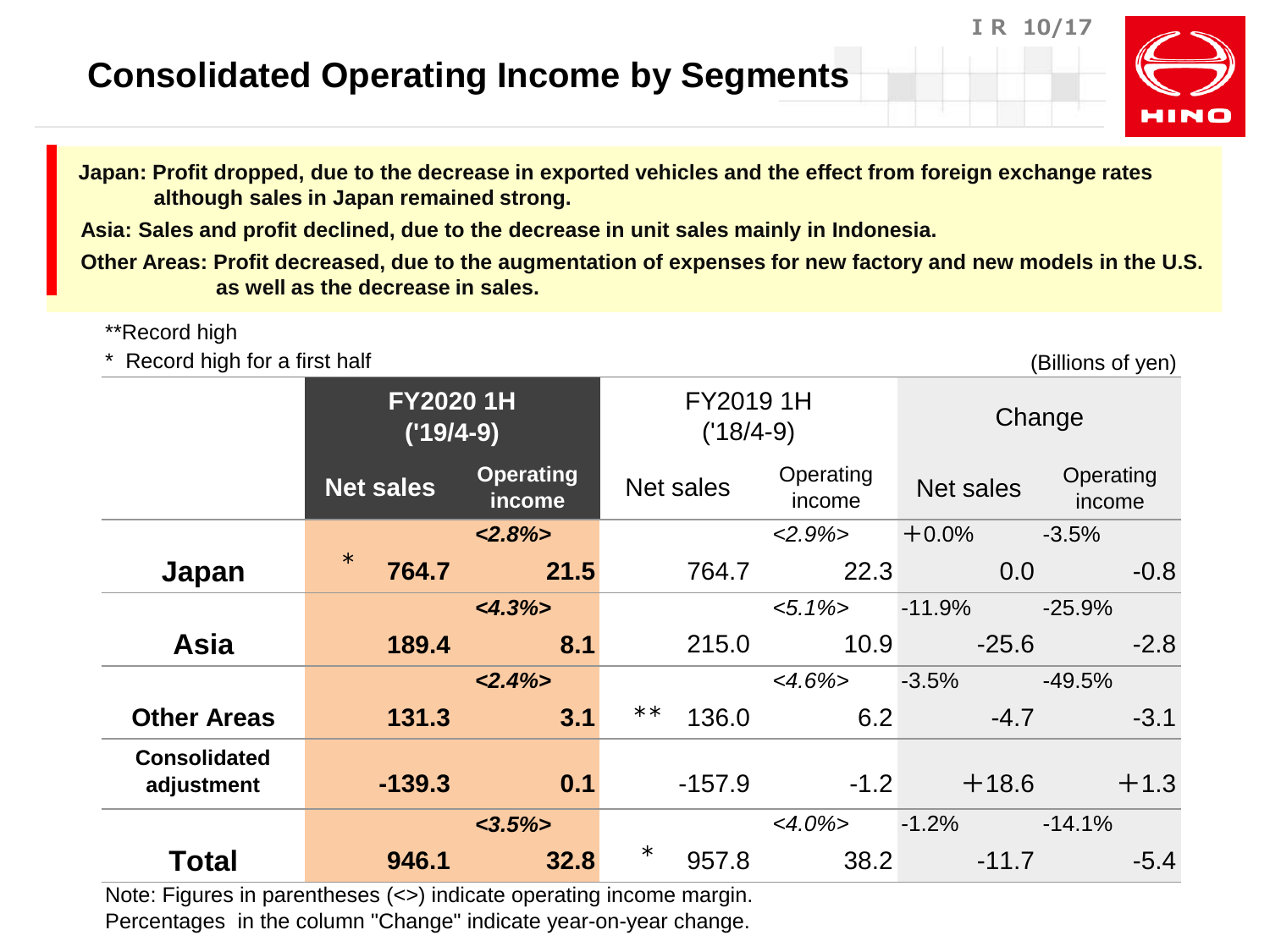### **Trends in the Quarterly Consolidated Sales and Operating Income**



**IR 11/17**

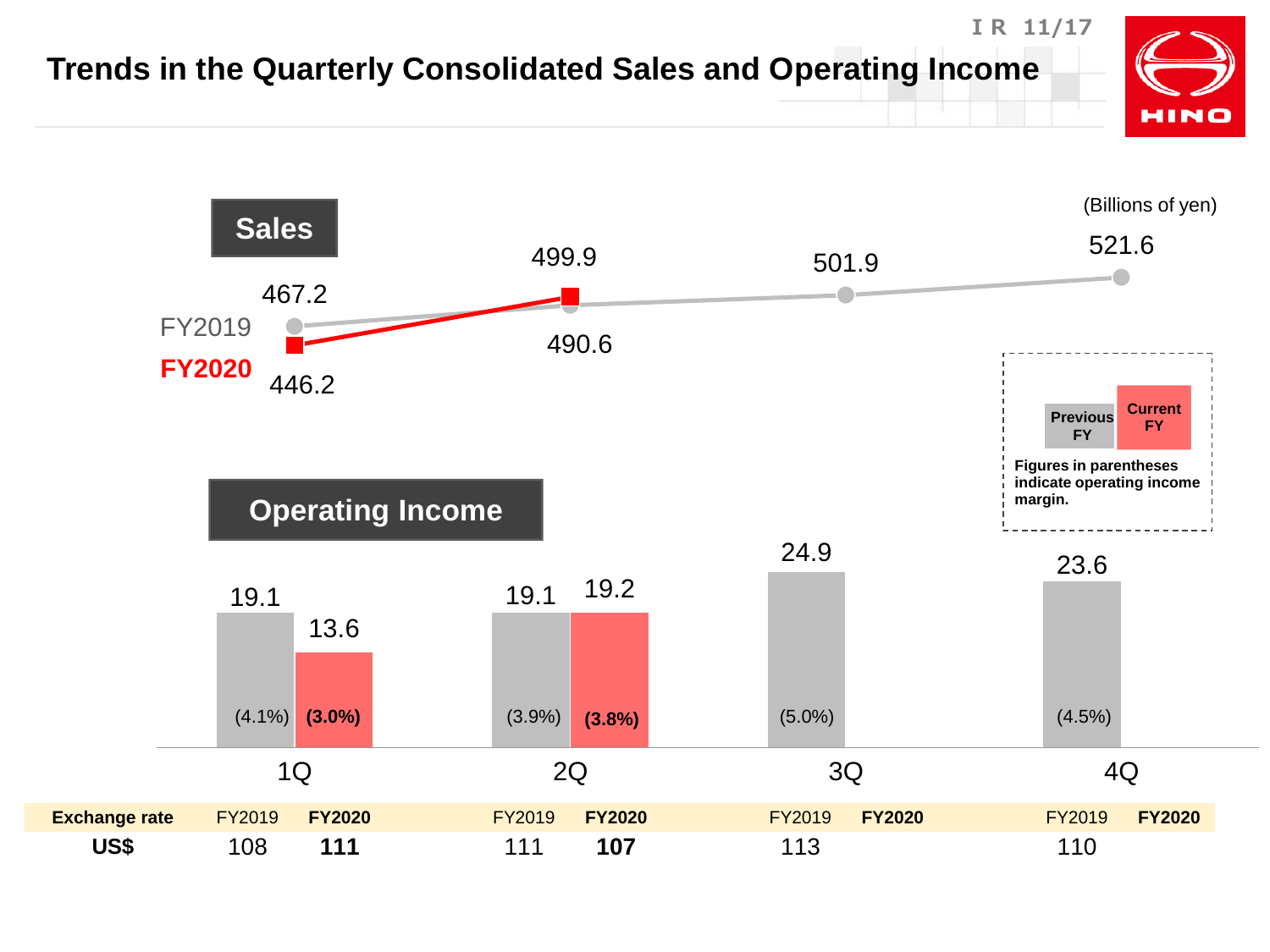

# **1. Sales Turnover**

# **2. Consolidated Financial Results**

# **3. Sales Forecasts for FY2020**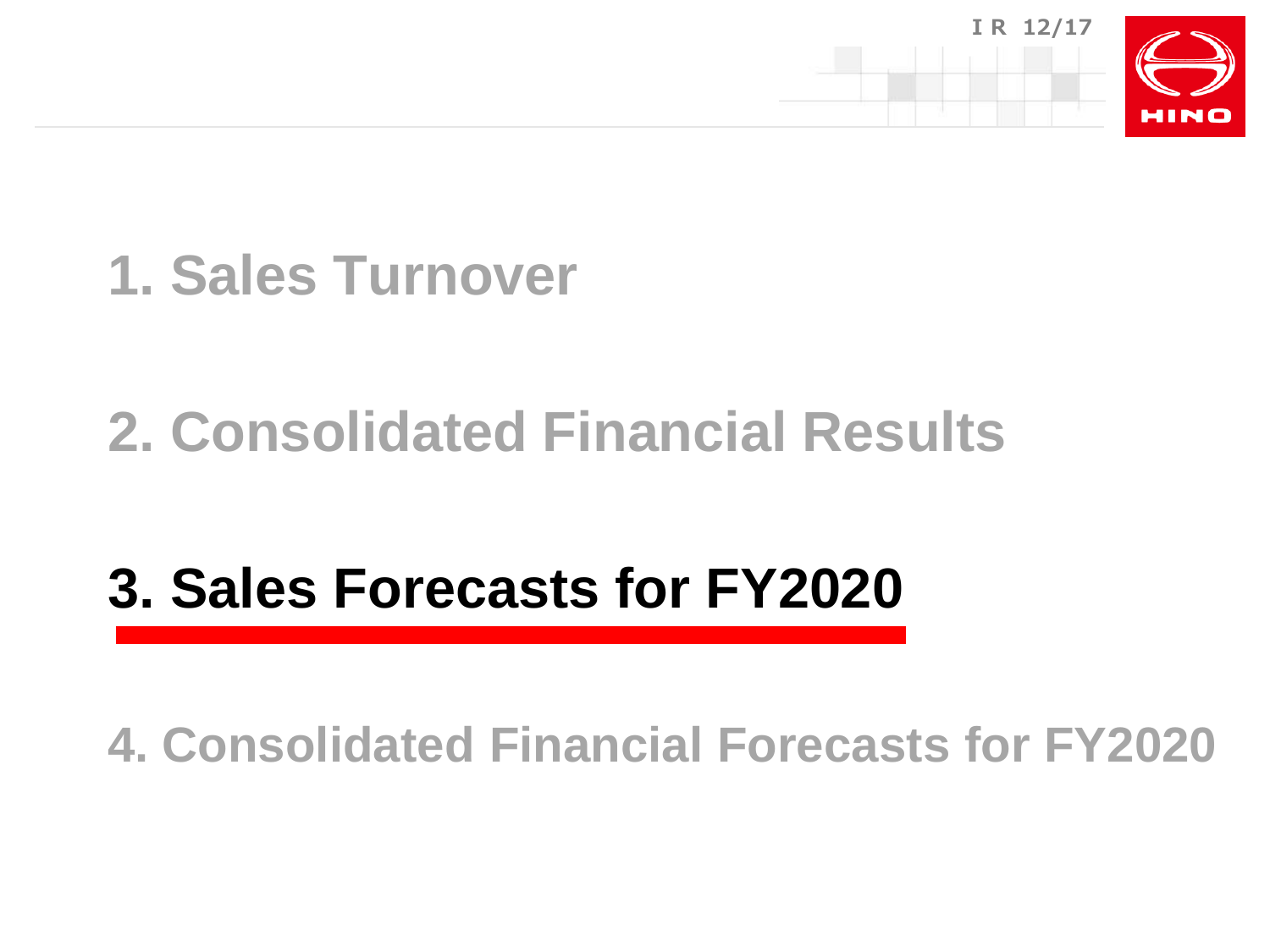### **Global Unit Sales (Retail Sales)**





(Thousand units)

**Japan: Unchanged from the initial forecast (announced on Apr. 25)**

**Overseas: The estimated unit sales was downwardly revised by 16 thousand vehicles, including the decline in Indonesia (-8.7 thousand) and the U.S. (-2.3 thousand).**

|                               |                                                                                                 |                                                    |         |            |                                             |         | (1110036110111113) |
|-------------------------------|-------------------------------------------------------------------------------------------------|----------------------------------------------------|---------|------------|---------------------------------------------|---------|--------------------|
|                               | <b>FY2020</b><br>$('19/4-'20/3)$<br><b>Forecasts</b><br>announced on announced on<br>October 30 | FY2020<br>$('19/4-'20/3)$<br>Forecasts<br>April 25 | Change  | Change (%) | FY2019<br>$('18/4-'19/3)$<br><b>Results</b> | Change  | Change (%)         |
| <b>Japan</b>                  | 69.0                                                                                            | 69.0                                               |         |            | 71.5                                        | $-2.5$  | $-3.5%$            |
| <b>Overseas</b>               | 124.0                                                                                           | 140.0                                              | $-16.0$ | $-11.4%$   | 131.6                                       | $-7.6$  | $-5.8%$            |
| <b>Total</b>                  | 193.0                                                                                           | 209.0                                              | $-16.0$ | $-7.7%$    | 203.2                                       | $-10.2$ | $-5.0%$            |
| <b>TOYOTA brand</b><br>(*)    | 138.5                                                                                           | 137.7                                              | $+0.8$  | $+0.6%$    | 152.7                                       | $-14.2$ | $-9.3%$            |
| *Ingluding Dung for Indonesia |                                                                                                 |                                                    |         |            |                                             |         |                    |

\*Including Dyna for Indonesia.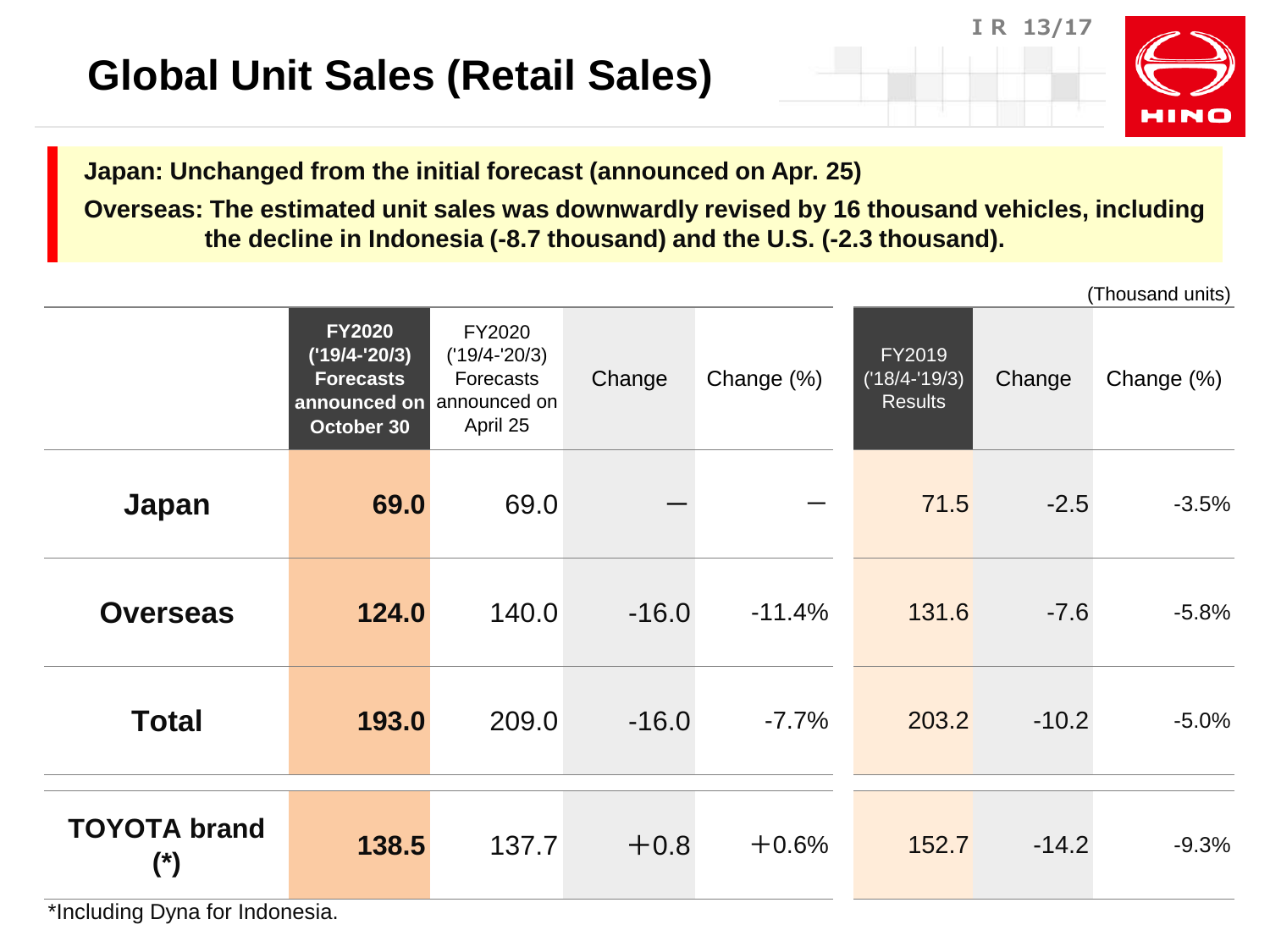



### **2. Consolidated Financial Results**

### **3. Sales Forecasts for FY2020**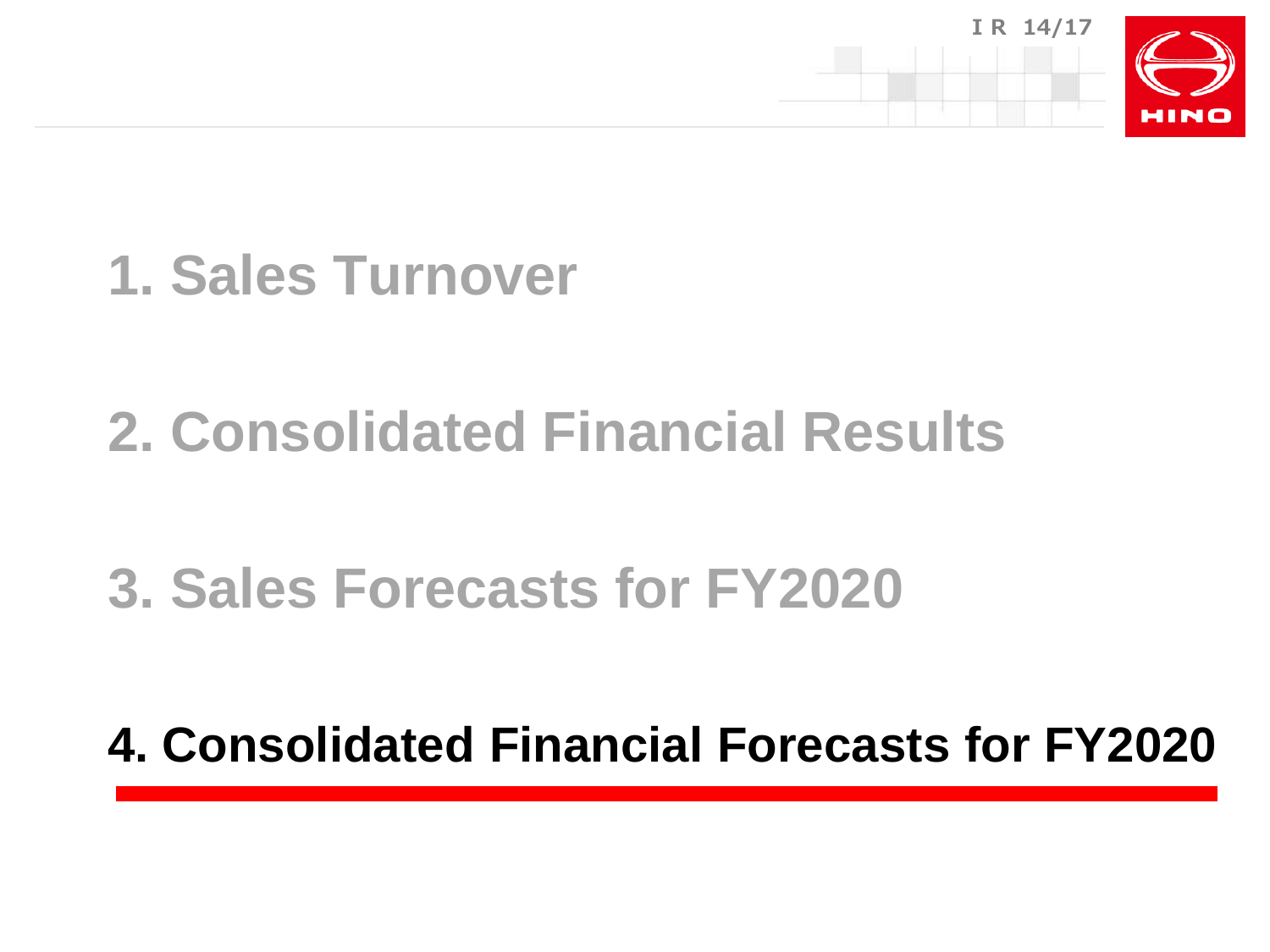### **Consolidated Income Statements**



**IR 15/17**

|                            |                                                                                    |                                                                           |           |            |                                             |           | (Billions of yen) |
|----------------------------|------------------------------------------------------------------------------------|---------------------------------------------------------------------------|-----------|------------|---------------------------------------------|-----------|-------------------|
| <b>Item</b>                | <b>FY2020</b><br>$('19/4-'20/3)$<br><b>Forecasts</b><br>announced on<br>October 30 | FY2020<br>$('19/4-'20/3)$<br><b>Forecasts</b><br>announced on<br>April 25 | Change    | Change (%) | FY2019<br>$('18/4-'19/3)$<br><b>Results</b> | Change    | Change (%)        |
| <b>Net sales</b>           | 1,900.0                                                                            | 1,960.0                                                                   | $-60.0$   | $-3.1%$    | 1,981.3                                     | $-81.3$   | $-4.1%$           |
|                            | $<3.6\%>$                                                                          | $<4.6\%>$                                                                 | $<-1.0p>$ |            | $<4.4\%>$                                   | $<-0.8p>$ |                   |
| <b>Operating income</b>    | 68.0                                                                               | 90.0                                                                      | $-22.0$   | $-24.4%$   | 86.7                                        | $-18.7$   | $-21.6%$          |
|                            | $<3.2\%>$                                                                          | $<4.4\%>$                                                                 | $<-1.2p>$ |            | $<4.2\%>$                                   | $< -1.0p$ |                   |
| <b>Ordinary income</b>     | 61.0                                                                               | 87.0                                                                      | $-26.0$   | $-29.9%$   | 83.9                                        | $-22.9$   | $-27.3%$          |
| <b>Profit attributable</b> | $< 2.1\% >$                                                                        | $ 2.9\% $                                                                 | $<-0.8p>$ |            | $<2.8\%>$                                   | $<-0.7p>$ |                   |
| to owners of parent        | 40.0                                                                               | 56.0                                                                      | $-16.0$   | $-28.6%$   | 54.9                                        | $-14.9$   | $-27.2%$          |

Note: Figures in parentheses (<>) indicate income margin.

#### **■Exchange rate**

|                  | Announced on Announced on<br>October 30 | April 25 | Announced on<br>October 30<br>(Exchange rate<br>in second half) | FY2019<br>$('18/4-'19/3)$<br><b>Results</b> |
|------------------|-----------------------------------------|----------|-----------------------------------------------------------------|---------------------------------------------|
| US\$             | 107                                     | 110      | 106                                                             | 110                                         |
| <b>THB</b>       | 3.50                                    | 3.47     | 3.50                                                            | 3.43                                        |
| <b>IDR (100)</b> | 0.76                                    | 0.78     | 0.75                                                            | 0.77                                        |
| A\$              | 74                                      | 78       | 73                                                              | 81                                          |

| Announced on<br>October 30<br>(Exchange rate<br>in second half) | FY2019<br>$(18/4 - 19/3)$<br><b>Results</b> |
|-----------------------------------------------------------------|---------------------------------------------|
| 106                                                             | 110                                         |
| 3.50                                                            | 3.43                                        |
| 0.75                                                            | 0.77                                        |
| 73                                                              | 81                                          |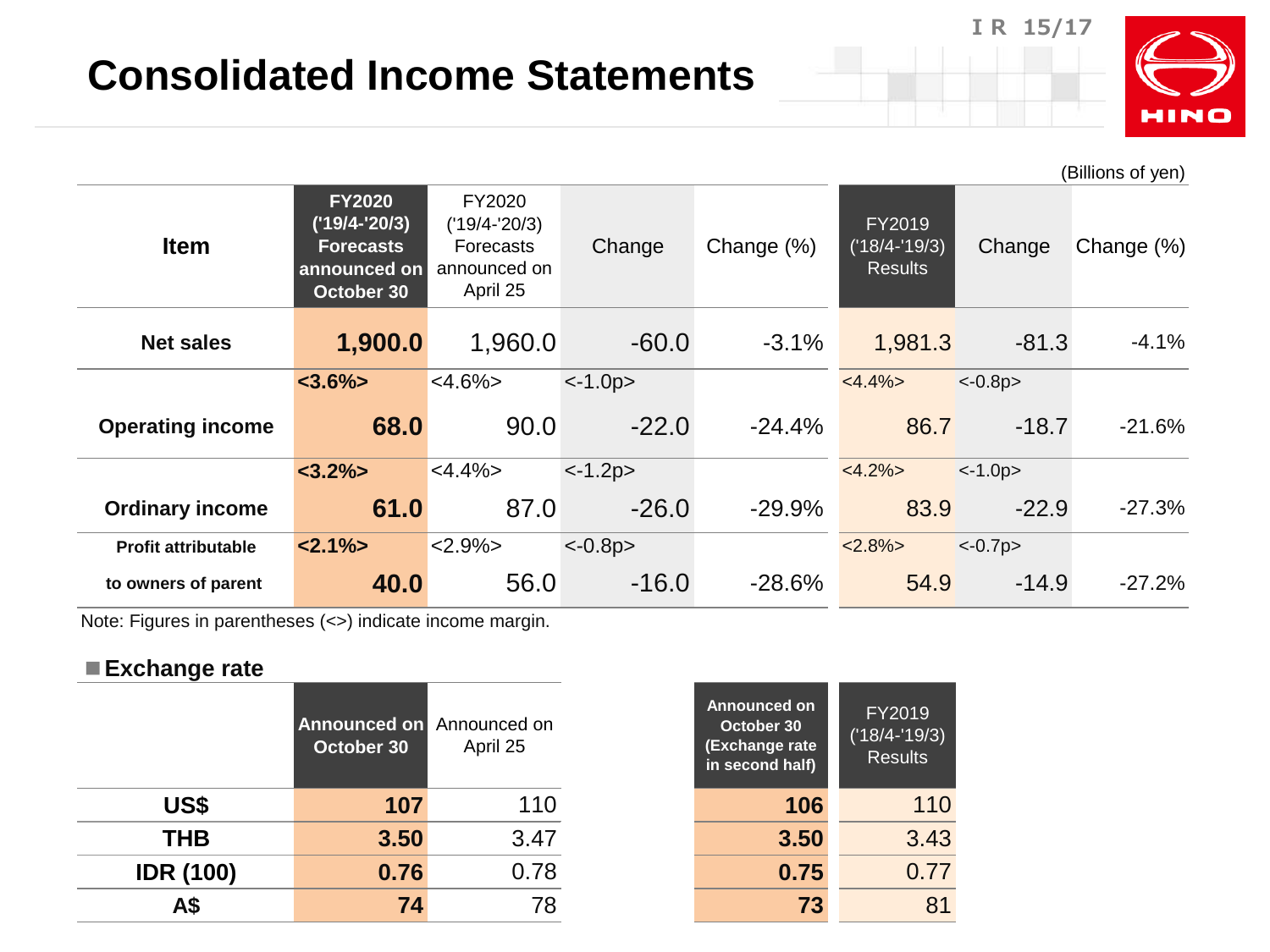

(Billions of yen)

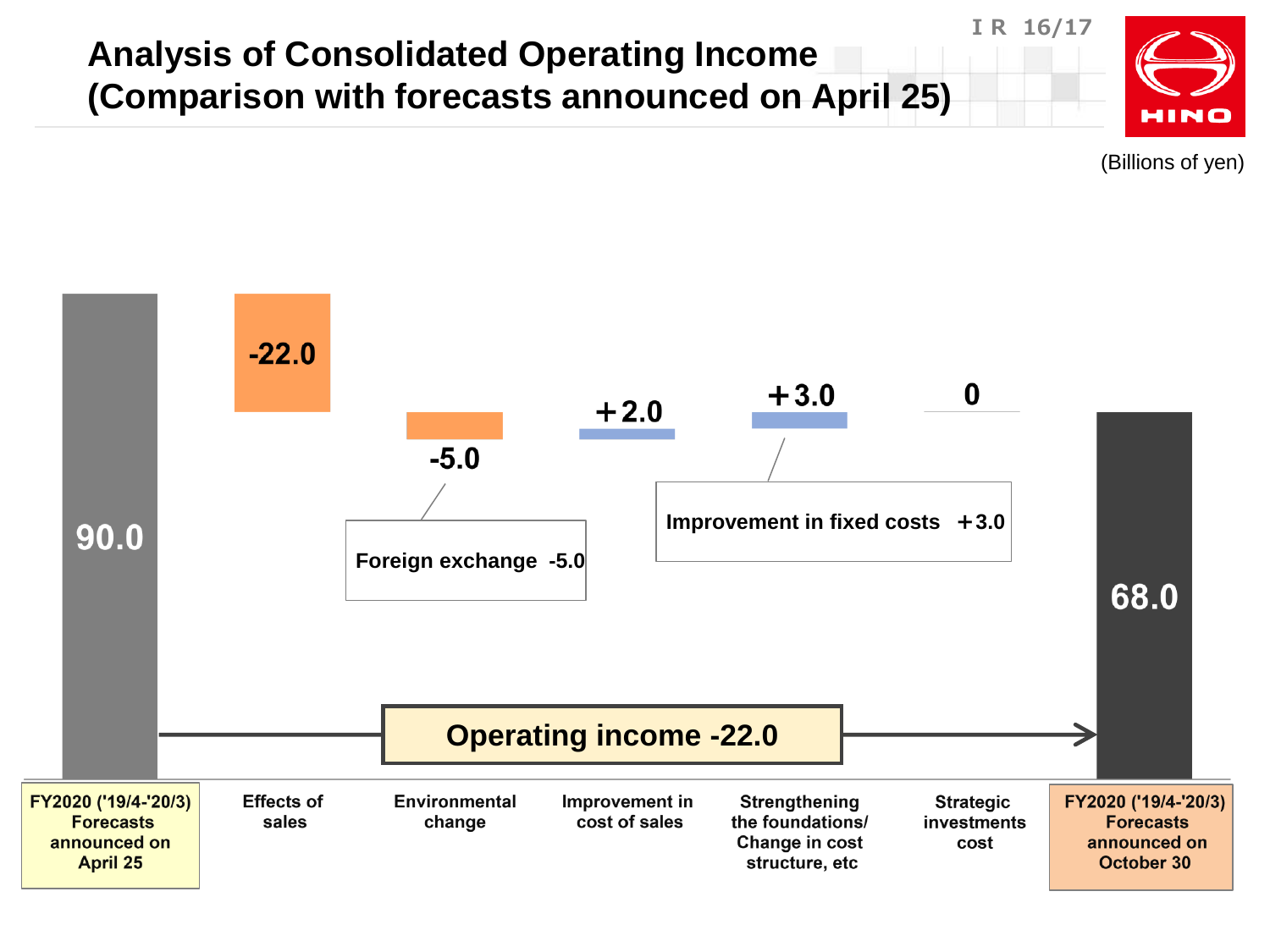#### **Analysis of Consolidated Operating Income (Year-on-year comparison)**



**IR 17/17**

(Billions of yen)